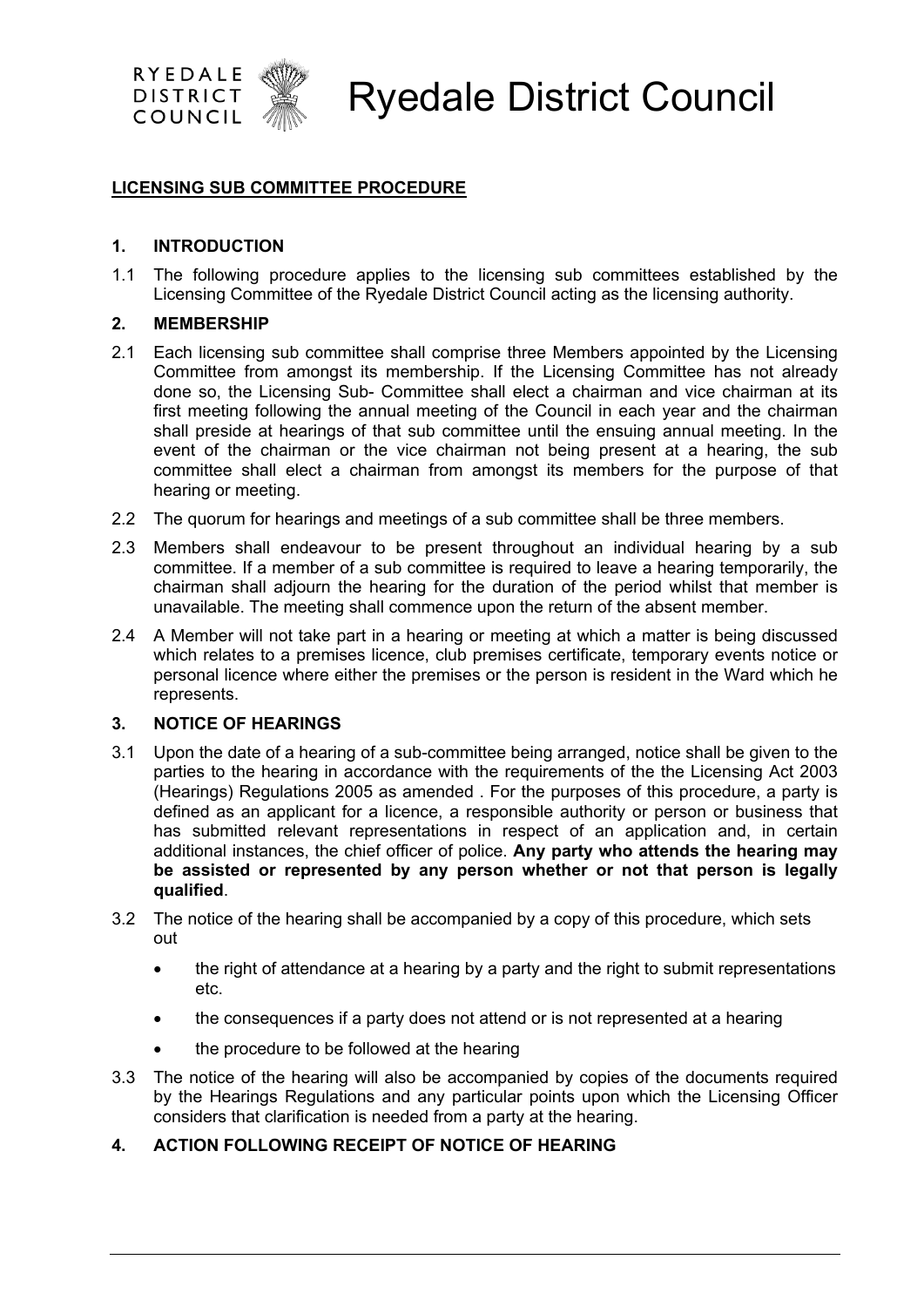4.1 In the interests of timely, efficient and cost-effective decision making the Licensing Authority request that all parties make full disclosure in advance of all information they intend to present at the hearing. Failure to do so may result in its admissibility being challenged and the information not being admitted.

 Upon receipt of a notice of a hearing, a party is required to notify the licensing authority whether he intends to attend or be represented at the hearing, whether he intends to call a witness at the hearing, the name of the witness to be called (if any) and whether he considers the hearing to be necessary. A party should notify the licensing authority within the following timescales-

- 1 working day of the hearing in the case of a cancellation of an interim authority notice following police objections or a counter notice following police objection to a temporary events notice;
- 2 working days of the hearing in the case of a review of a premises licence or the conversion of an existing licence or club premises certificate or an application by the holder of a justices' licence for a personal licence; or
- 5 working days of the hearing in all other cases.
- 4.2 A sub committee may dispense with the holding of a hearing if all of the parties have given written notice that they consider a hearing to be unnecessary. Where the parties have agreed that a hearing is unnecessary in such circumstances, the Licensing Officer ( or other Officer with delegated powers under the Licensing Act 2003) of the Council shall give notice to the parties that the hearing has been dispensed with.
- 4.3 Where a hearing has been dispensed with, the matter that was to have been the subject of the hearing may be determined under the Officers Scheme of Delegation.

# **5. WITHDRAWAL OF REPRESENTATIONS**

5.1 A party may give notice to the licensing authority no later than 24 hours before the commencement of the hearing that he wishes to withdraw his representations or he may do so orally at the hearing.

# **6. EXTENSION OF TIME**

- 6.1 The Sub-Committee may extend any of the time limits specified in this procedure where it considers it necessary to do so in the public interest and shall give notice of the extension of time and the reason for it to the parties to the hearing.
- 6.2 The Sub-Committee may adjourn the hearing or arrange for it to be held on specified additional days, where it considers this to be necessary to consider any representations made by a party. The parties to the hearing will be notified of the adjournment or rearrangement.
- 6.3 In considering any extension of time or adjournment, the Sub-Committee will not exercise its powers so that an application is deemed as granted or rejected in accordance with the transitional arrangements specified in the Act.

# **7 FAILURE OF PARTIES TO ATTEND A HEARING**

- 7.1 Where a party has informed the Licensing Authority that he does not intend to attend or be represented the hearing may proceed in their absence.
- 7.2 Where a party who has not so indicated their intentions fails to attend or be represented at a hearing the Licensing Act 2003 Sub-Committee may -
	- 7.2.1 where it considers it to be necessary in the public interest, adjourn the hearing to a specified date, or
	- 7.2.2 hold the hearing in the party's absence.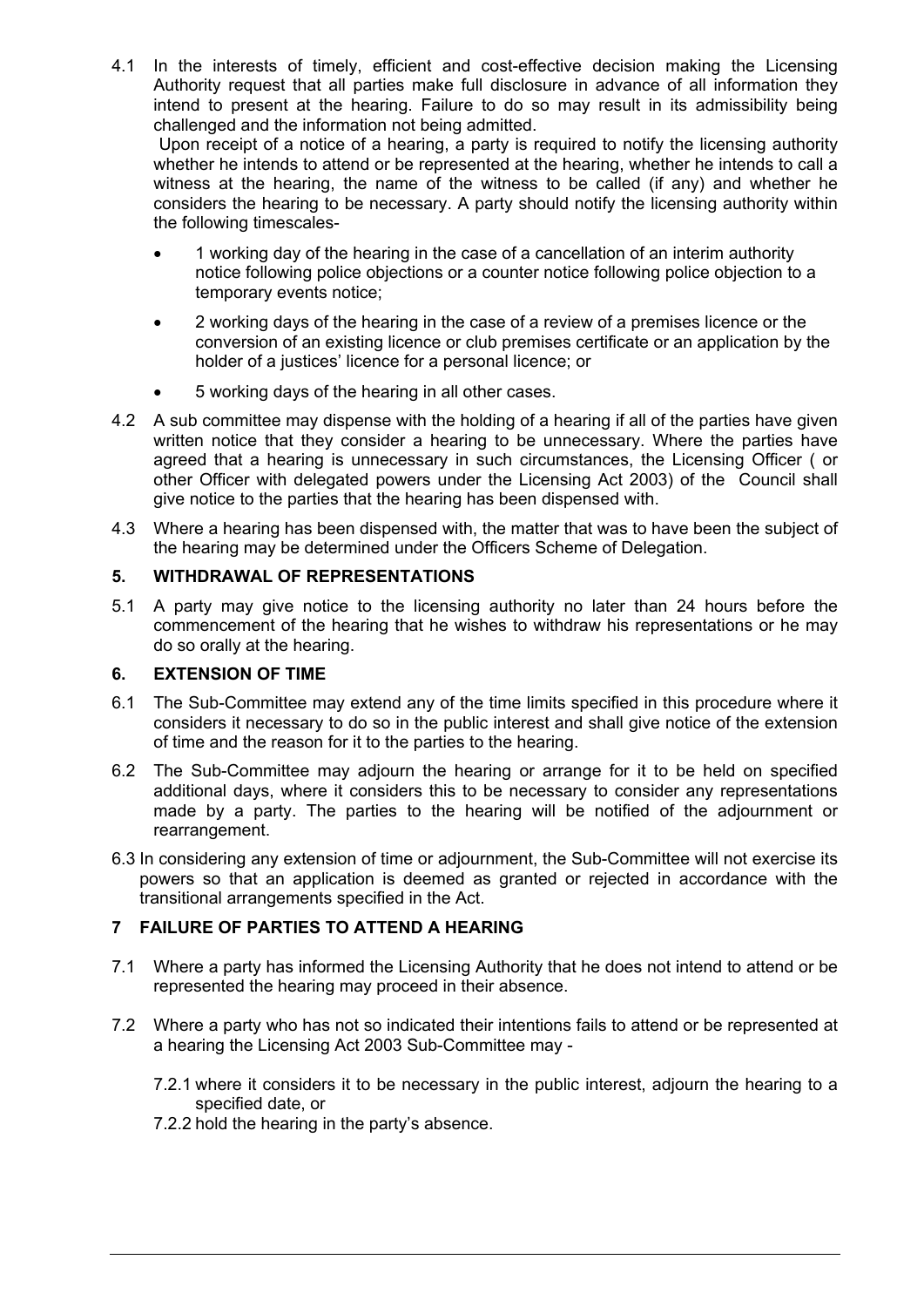7.3. Where a hearing is held in the absence of a party, the Licensing Act 2003 Sub-Committee will consider any application/representation/ or notice made by that party but may consider that lesser weight be given to such evidence.

Where a hearing is adjourned to a specific date the Licensing Authority will notify the parties of the date, time and place to which the hearing has been adjourned.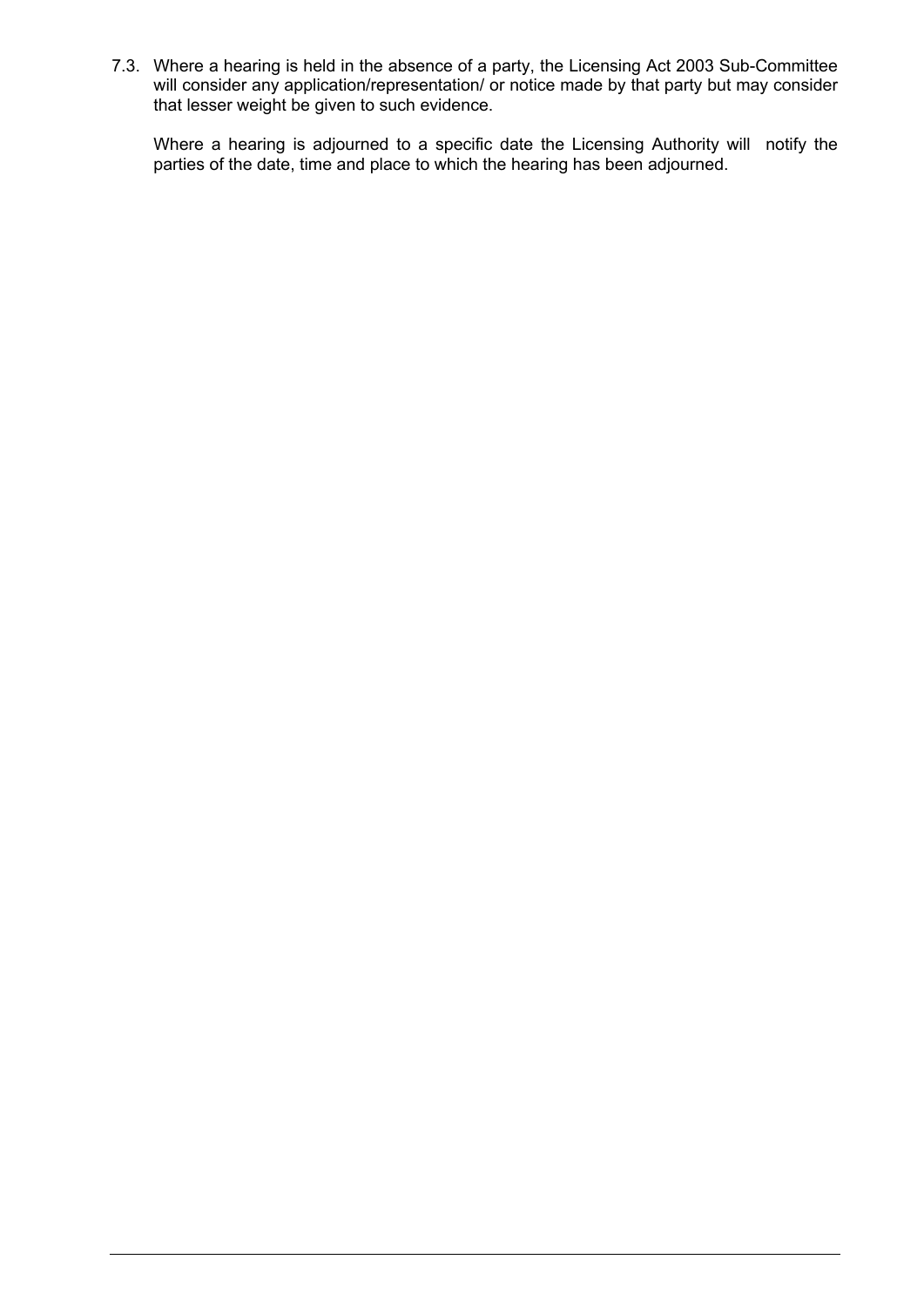## **PROCEDURE FOR THE HEARING OF EVIDENCE IN RESPECT OF LICENSING APPLICATIONS WHERE REPRESENTATIONS HAVE BEEN RECEIVED**

# **INTRODUCTIONS AND PRELIMINARY MATTERS**

- 1. At the commencement of the hearing the **Chairman** will take the following steps:
	- (a) **The Chairman** will introduce him/herself and the other members of the Sub-Committee, the Clerk to the Sub-Committee, the Licensing Officer, Legal Advisor and any Officers present.
	- (b) **The Chairman** will ask the parties and representatives to introduce themselves and provide information as to the names of any witnesses they will be calling. At this point, the Chairman will satisfy himself/herself as to whether a representative has been appointed on behalf of those raising a representation and if not, will establish which of the representators wishes to speak. The Chairman will establish whether it is possible to appoint one representative to represent the view of all those raising a representation to present the views of all present.
	- (c) **The Chairman** will explain to the parties present that the hearing is subject to this procedure, copies of which will have been distributed to the parties with the notice of the hearing, and shall enquire of the persons present whether there are any questions of clarification or explanation about its contents.
	- (d) **The Chairman** will remind those present of the proposed time limits;
	- (e) **The Chairman** will advise those present that any **opening statements will be brief** as all parties will have had the opportunity to make detailed written submissions and to consider the submissions of other parties, and
	- (f) **The Chairman** will advise those present that additional information produced at the Hearing **without prior disclosure** between the parties **may not be heard** if following objections to its submission the Sub-Committee so determine.
	- (g) **The Chairman** will ask if proposed conditions of licence have been agreed between all parties should the application be granted emphasizing that these are circulated without prejudice to the decision of the Sub-Committee;
	- (h) **The Chairman** will remind the parties that their representations should be relevant to the licensing objectives under the Licensing Act 2003, namely the prevention of crime and disorder, public safety, the prevention of public nuisance and the protection of children from harm.
- 2. **The Licensing Officer** (or other Officer with delegated powers under the Licensing Act 2003) will at the invitation of the Chairman outline the details of the application, representations and any relevant part of the Statement of Licensing Policy . (All documentation will have been circulated prior to the hearing.)

#### **PRESENTATIONS**

 $\bullet$ 

**(Members of the Sub Committee and the legal adviser to the Sub Committee may ask questions of any party at any stage during the hearing).**

**The Chairman** will lead all parties to follow the following procedure and the sub-committee may allow cross examination if it determines that it is required for it to consider the representations, applications or notice as the case may be: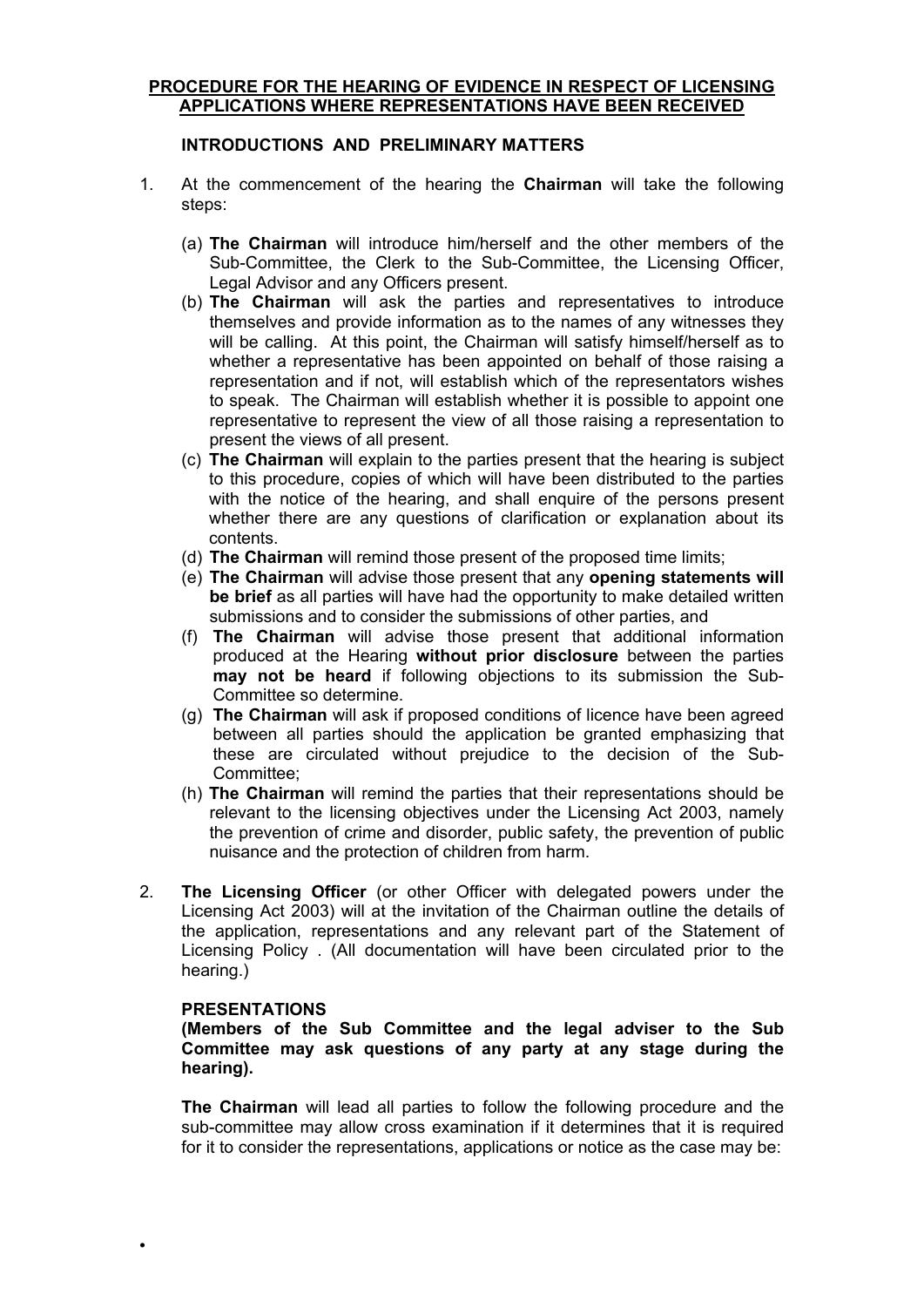- 3. **Applicant** (or representative) opening statement and, if notice has been given, call witnesses. The Chairman will invite the applicant or his representative to address the Sub-Committee on his application and to call any witnesses in support of his application. The applicant will normally be allowed a maximum period of time of **twenty minutes** in which to address the sub committee and call witnesses.
- 4. **Cross examination of the applicant/witnesses** by: (a) 'Responsible Authorities' and (b) Others who have submitted written representations.
- 5. **'Responsible Authorities'** (or representative) opening statement and, if notice has been given, call witnesses. Each party will normally be allowed a maximum period of time of **twenty minutes** in which to address the Sub-Committee and call witnesses
- 6. **Cross examination of the 'Responsible Authorities'/witnesses** by: (a) the Applicant and (b) Others who have submitted written representations, [If there is more than one 'Responsible Authority' making representations steps (5) and (6) will be repeated for each Authority.]
- 7. **Interested Parties who have made written representations** (or representative) - opening statement and, if notice has been given, call witnesses. Each party will normally be allowed a maximum period of time of **twenty minutes** in which to address the Sub-Committee and call witnesses
- 8. **Cross examination of Interested Parties/witnesses** by: (a) the Applicant and (b) 'Responsible Authorities'.
- 9. **Interested Parties who have made written representations but who are not present**

Where relevant written representations have been received and the party submitting those representations has given notice of his intention not to attend the hearing, the parties present will be invited by the Chairman to indicate whether they wish to comment on the representations submitted.

- 10. **SUMMING UP** All parties may be afforded the opportunity to sum up their case (but not to introduce any new evidence) in the following order: (a) 'Responsible Authorities', (b) Interested Parties and (c) Applicant. Each party will normally be allowed a maximum period of time of **three minutes** to sum up.
- 11. Advice from Licensing Officer on licensing policy and/or Legal Advisor on law and jurisdiction.

## **THE DECISION MAKING PROCESS**

 $\bullet$ 

- 12. The Public and press and all parties will be excluded from the meeting whilst the Sub-Committee deliberates in private in the presence of the Clerk. The Sub-Committee may call in its Legal Advisor to help draft reasons for decision.
- 13 The Sub-Committee will invite all parties, the Public and press into the meeting and the Chairman will normally announce its decision and the reasons for it and that the decision will be confirmed in writing to the parties at the earliest opportunity.